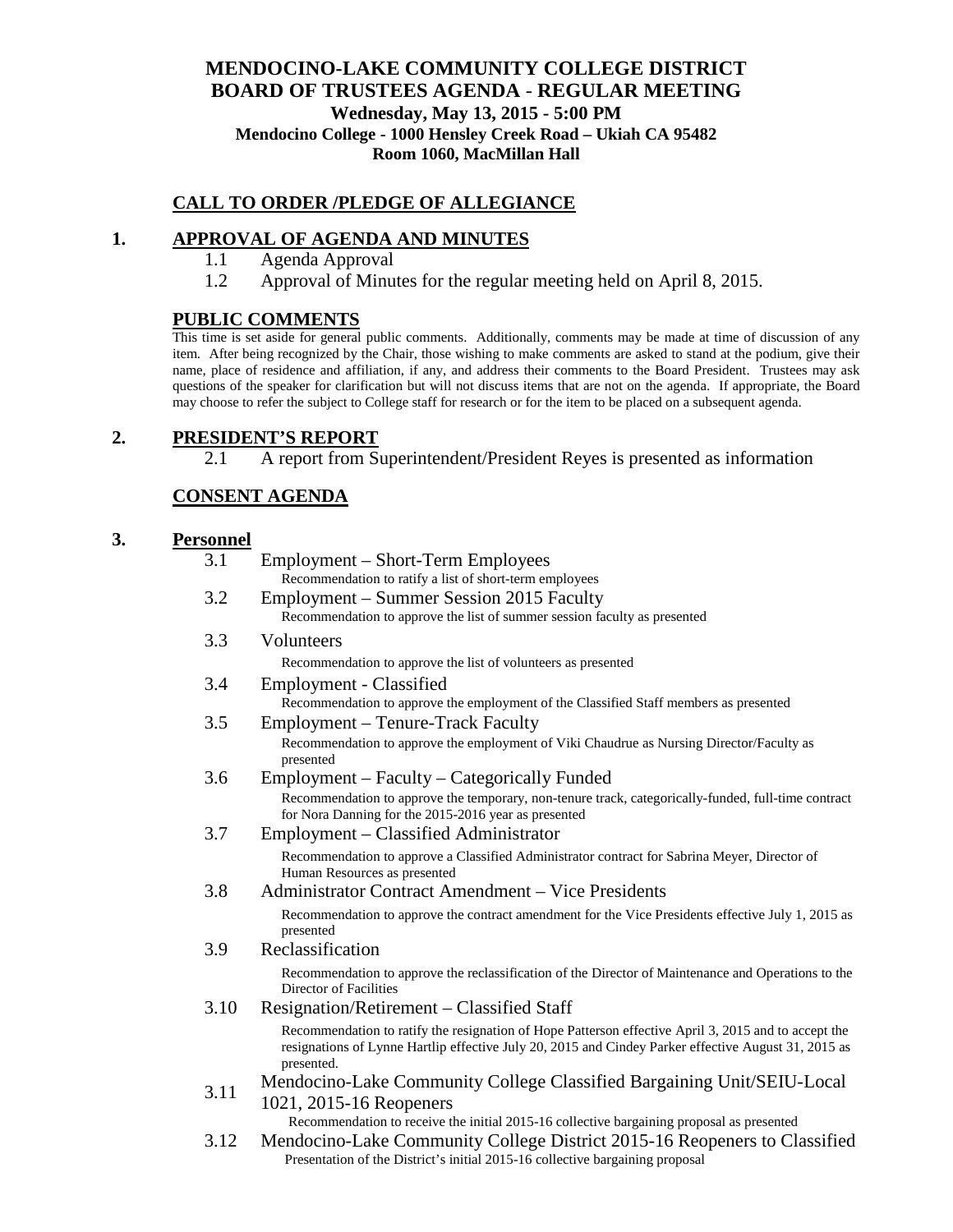# **4. Other Items**

- 4.1 Fiscal Report as of March 31, 2015 Recommendation to accept the report as presented
- 4.2 Donation of Automobile Recommendation to accept the donation of an automobile donated by David Lemon. 4.3 Student Trustee Privileges
	- Recommendation to maintain the Student Trustee privileges as presented

# **TIME CERTAIN ITEM – 5:20 PM - RECOGNITION OF RETIREES**

## **5. ACTION ITEMS**

- 5.1 Quarterly Fiscal Status Report AB 2910 Recommendation to accept the report as presented
- 5.2 Board Policy Revisions Second Reading Recommendation to adopt the Board policy additions and revisions as presented
- 5.3 Mission, Vision, Values and Goals Recommendation to adopt the Mission, Vision, Values and Goals as presented
- 5.4 District Priorities Establishment of 2015-16 District Priorities

# **6. INFORMATIONAL ITEMS AND REPORTS**

- 6.1 Education and Student Services Report Education and Student Services Department informational report
- 6.2 Administrative Services Report Administrative Services Department informational report
- 6.3 Mendocino College Foundation, Inc. Mendocino College Foundation informational report
- 6.4 Constituent Group Reports Reports from constituent groups are presented as information
- 6.5 Health Benefits Report Health Benefits report is presented as information
- 6.6 Memorandum of Understanding with Redwoods Community College District Draft of Memorandum of Understanding is presented as information
- 6.7 Board Policy Additions and Revisions First Reading Revisions and additions to Board Policies presented as information for review
- 6.8 Friends of Mendocino College Coastal Field Station and Natural Sciences Update on affiliate status is presented as information

## **7. BIG PICTURE**

- 7.1 New Mendocino College Website
	- Presentation by Karen Christopherson, Director of Information Technology and Jessica Silva, Director of Communication and Community Relations

# **8. TRUSTEE COMMUNICATIONS**

8.1 Trustee Reports Written and oral reports from Trustees are presented as information

## **9. CLOSED SESSION**

- 9.1 Conference with real property negotiator GC 54956.8 Price and term of payment
- 9.2 Collective Bargaining/Meet and Confer GC 54957.6 Designated Representatives: Reyes, Guleff, Cichocki, and Meyer Employee Organizations: MCFT, MPFA, Management/Supervisory/Confidential, MLCCCBU
- 9.3 Conference with Legal Counsel Anticipated Litigation GC 54956.9(d) 1 case